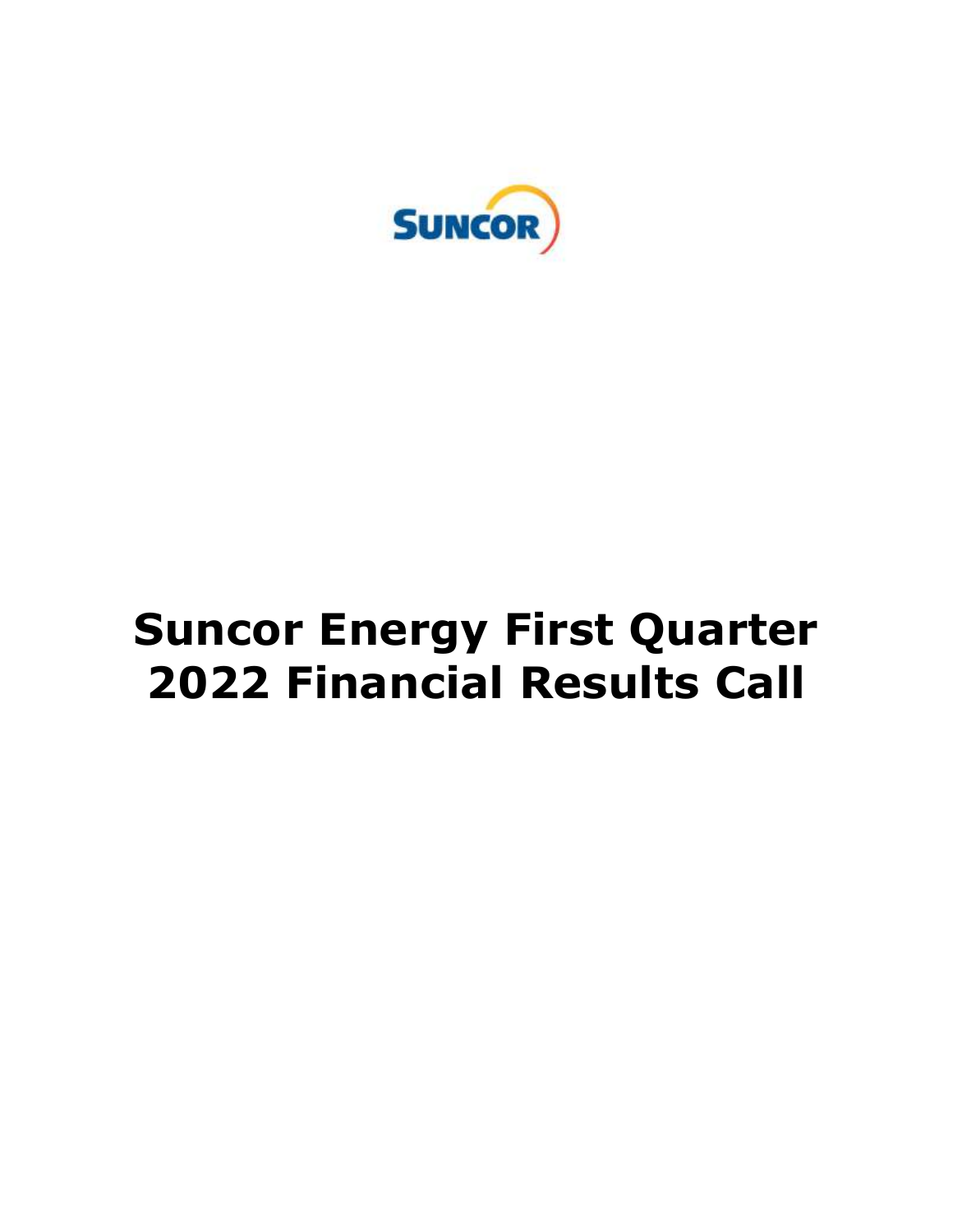**Operator:** Good day and thank you for standing by. Welcome to the Suncor Energy first quarter 2022 results conference call. [Operator instructions]. I would now like to hand the conference over to your host today, Mr. Trevor Bell, vice president of investor relations.

Please go ahead.

## Trevor Bell  *Vice President of Investor Relations, Suncor Energy Inc.*  **Introduction**

 Thank you, operator, and good morning. Welcome to Suncor's first quarter earnings call. With me this morning are Mark Little, president and chief executive officer; and Alister Cowan, chief financial officer. Please note that today's comments contain forward-looking information. The actual results may differ materially from the expected results because of various risk factors and assumptions that are described in our first quarter earnings release, as well as our current annual information form. Both of those are available on SEDAR, EDGAR and our website, [suncor.com](https://suncor.com).

 Certain financial measures referred to in these comments are not prescribed by Canadian GAAP. For a description of these financial measures, please see our first quarter earnings release. Following our formal remarks, we'll open up the call to questions.

Now, I'll hand it over to Mark for his opening remarks.

## **Opening Remarks**  Mark Little  *President & Chief Executive Officer, Suncor Energy Inc.*

Great, well thanks, Trevor.

Good morning and thank you for joining us.

 I concluded my remarks on our fourth quarter call by saying that Suncor is well positioned to deliver higher production and substantial free funds flow in 2022, with a clearly defined capital allocation framework that accelerates shareholder returns and debt reduction. I also reiterated my commitments to strengthen safety, reliability, and operational excellence to improve Suncor's performance in a meaningful and sustainable way.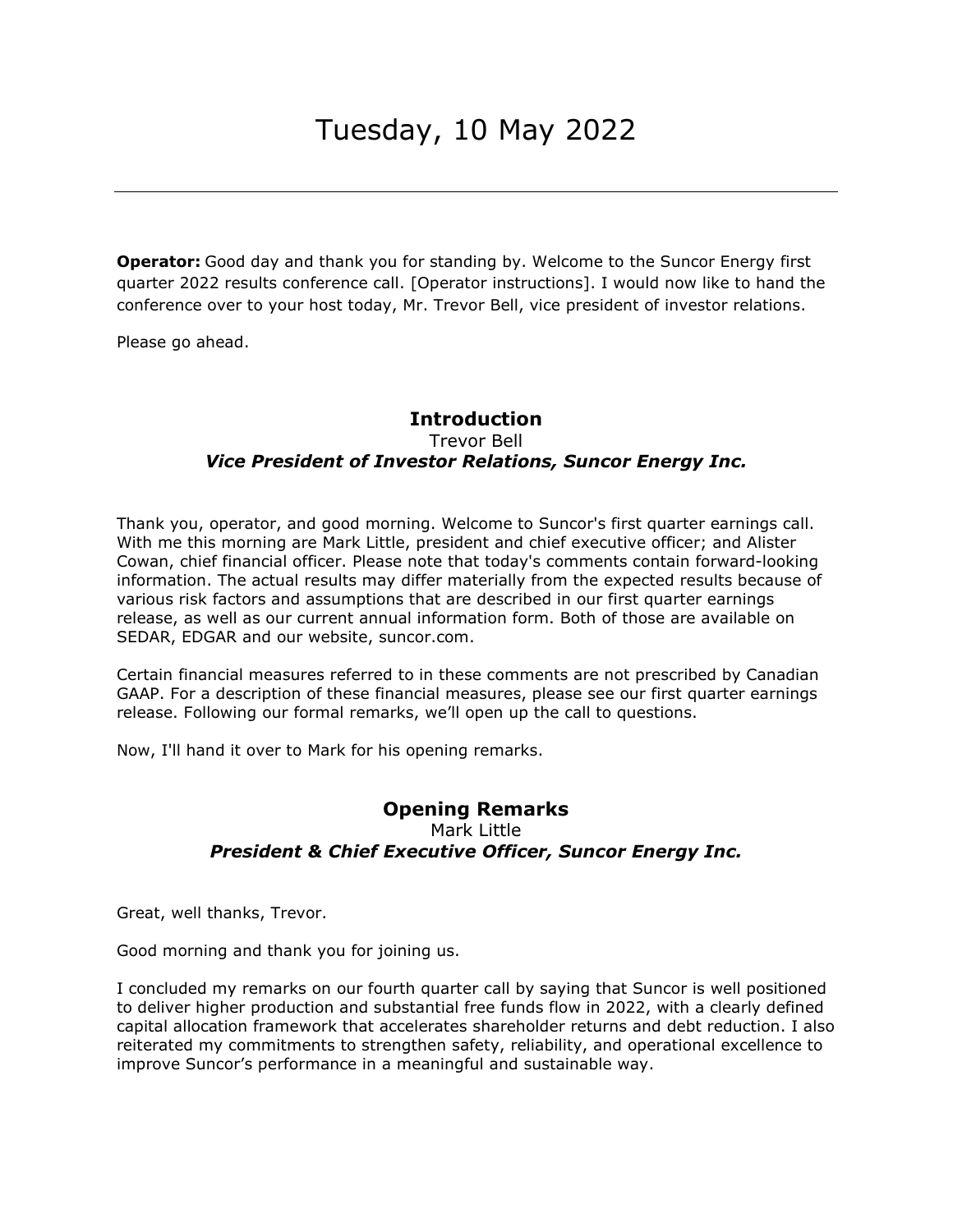While we still have work to do, I'm pleased to report that we're making progress and that all parts of Suncor are shifting into high gear.

 Today's record financial results are due to our operating performance and strengthening market conditions. Before we go into the results, I would like to walk through the unique advantages of Suncor's physically integrated model in the current macro environment which underpins our confidence in continuing to grow shareholder returns.

 In a time of global energy scarcity, our physically integrated model is in an enviable position. In the past, the integrated model gave Suncor and its shareholders downside protection, today it gives us upside opportunity.

 Crude oil and refined product markets gained strength in Q1 which accelerated in late March and early April on the back of a global energy shortage. Cracking margins are responding to low inventory levels, refinery rationalizations and significant crude feedstock shortages throughout the system. Record diesel cracks are providing an additional pricing uplift to our sweet synthetic crude oil due to its significantly higher distillate cut relative to other supply options.

 And, while crude prices and cracking margins are certainly strong compared to recent years, there are even more competitive advantages for us on both ends of our integrated model:

- Within the upstream, we have the highest SCO conversion ratio amongst peers and expect SCO production this year to be the highest ever in company's history.
- In the downstream, Suncor's refinery production is heavily weighted towards distillate production which is well above industry average.
- We are seeing significant value capture on both ends of our integrated model under current market conditions.
- Putting this together, approximately 60% of our enterprise-wide production is weighted to SCO and distillate – both of which are trading at significant premiums and with a strong macro demand outlook for both.

 A combination of operational improvements and strong market conditions over the past year have driven free funds flow that is much stronger than the scenario presented at our 2021 Investor Day. This has enabled us to significantly increase shareholder returns and the pace of debt repayment. Specifically:

- In the quarter, we bought nearly 1.5% of the outstanding shares for 830 million dollars and reduced net debt by 730 million.
- Suncor's Board of Directors approved a quarterly dividend of .47 cents per share, which represents an increase of 12% over the prior quarter dividend and is the highest quarterly dividend per share in the company's history.
- Also, the Board approved an increase of the company's NCIB program up to a maximum of 10% of Suncor's public float.

 With respect to capital allocation, we continue to accelerate progress against our 2021 Investor Day plan.

 Our plan is to use half of our free funds flow to buy back shares, and half to repay debt until our net debt reaches 12 billion dollars. Once at 12 billion dollars, our plan is to direct 75% of free funds flow to buying back shares and 25% to debt reduction. And for clarity,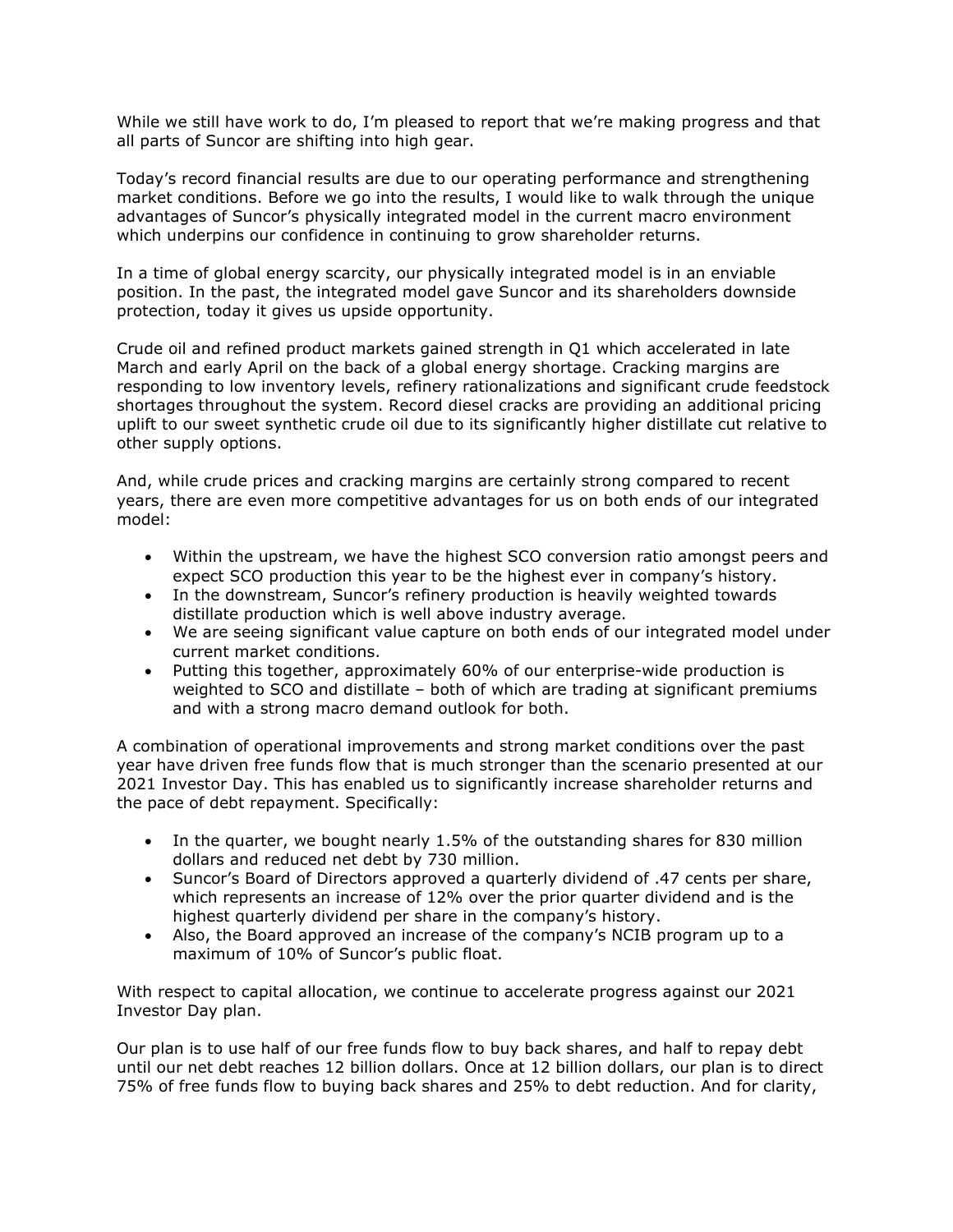once net debt is at a 9-billion-dollar floor, we'll direct all free funds flow to shareholder returns.

 With current strip pricing, we expect to be in a position to achieve our 12-billion-dollar net debt target during the second half of this year and move to this increased share buy-back level. It is important to note that our net debt includes our capital lease obligations of 2.8 billion dollars.

 You'll find these details and further supporting illustrations as part of slide 6 within the first quarter investor relations deck.

 And in addition to these actions, we're making changes to our asset portfolio to sharpen our focus and realize significant value uplift. On our last call, I mentioned initiating a sales process for Norway E&P and part of Rosebank. Since then, we have also begun the process to divest of our wind assets, and based on interest from potential purchasers, we've decided to market our entire UK North Sea portfolio. These potential divestments offer further opportunities to accelerate progress towards our capital allocation goals.

Let's go through the first quarter financial results.

 With 4.1 billion dollars of adjusted funds from operations for the first quarter, Suncor posted the highest quarterly cash flow in its history, beating the prior record set in Q4 2021 by over 30% on an absolute and per share basis.

 We completed the first quarter with 766,000 barrels per day of production. This represents strong rates through February and March after a slow start in January that we discussed on our last call. Our Q1 production is a solid start towards achieving our 2022 production quidance.

guidance.<br>Turning to operations.

 Oil Sands delivered 417,000 barrels per day of production and Syncrude delivered production of 182,000 barrels per day.

 As we continue to physically integrate our assets, it's worth looking at a couple of key performance indicators:

• The combined SCO production was 515,000 barrels per day at a 96% upgrader utilization and was supported by in-situ production of 249,000 barrels per day, or 98% utilization.

 utilization. Despite challenges in January, these utilization rates reflect the progress we're making on reliability.

reliability.<br>On the last call I mentioned the optimization of Syncrude maintenance in support of stronger full year volumes. While SCO volumes are comparable to the last quarter, the mine performance and bitumen production has never been better. And in fact, Q1 was the highest quarterly bitumen production in Syncrude's 44-year history. In line with our plan, we built sour synthetic inventory for hydrotreating in the coming months and increased the use of the interconnecting pipeline infrastructure. This optionality is just one example of the flexibility within our assets and provides further support to our full year production guidance range.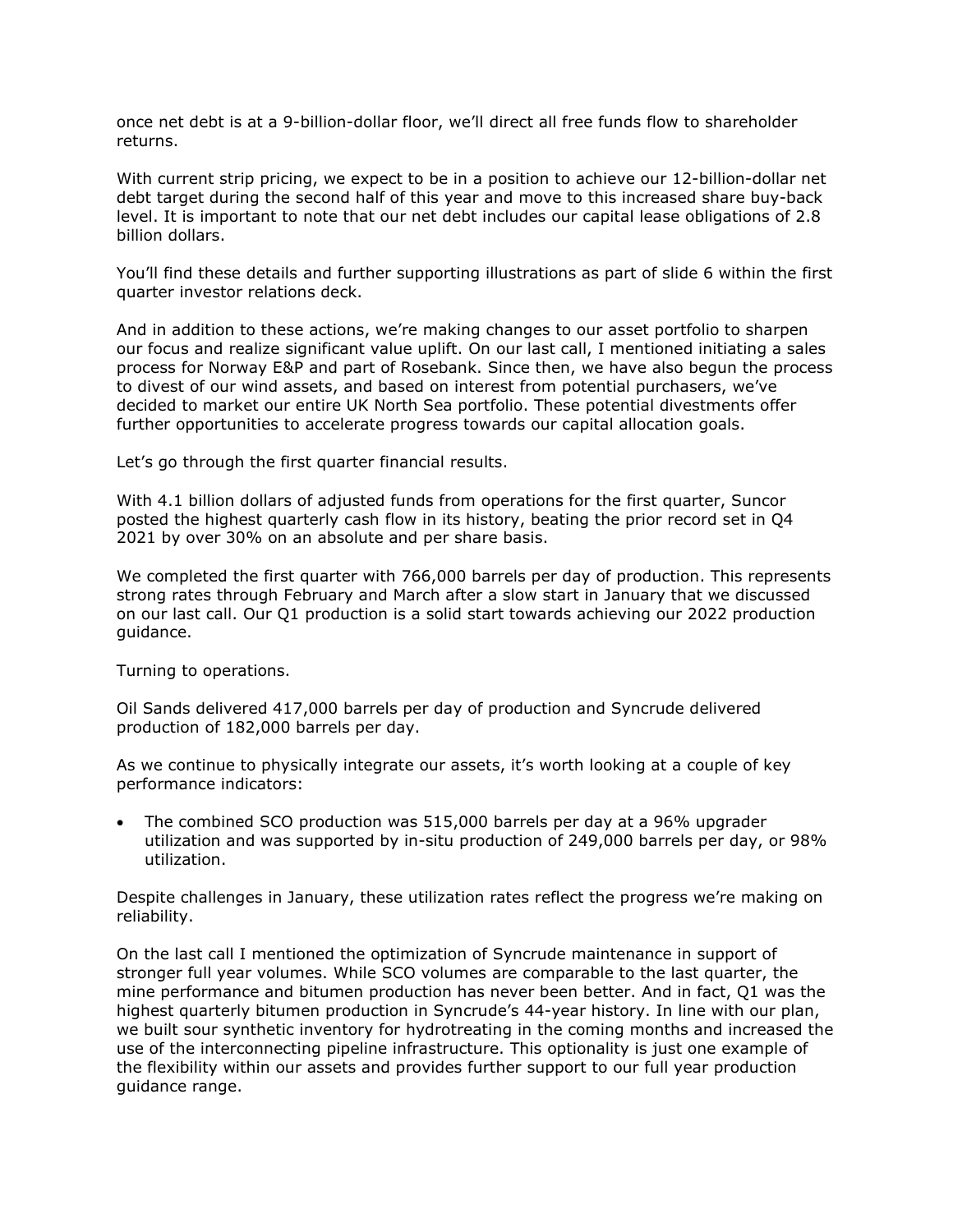With Fort Hills fully ramped up, the asset delivered 88,000 barrels per day of production. February and March production averaged approximately 90% of nameplate capacity.

 Our E&P offshore assets delivered 80,000 barrels per day of high margin production, as we continue to follow our disciplined free funds flow approach to these assets.

 Moving to the downstream, our LIFO margin is 20% improvement compared to last quarter, while our Canadian utilization came in ahead of industry average. As many are aware, the majority of the Canadian population had significant lock down restrictions until the end of February. As a result, Canada's gasoline demand in the quarter lagged versus 2019, while diesel is ahead. As I look at March and April gasoline demand, it continues to improve towards higher and normalized levels.

 For downstream, first quarter results are solid given this weak demand. However, with continued demand growth and strong market cracks, I expect improved results from our downstream for the remainder of the year. This is a strong business with an exceptional track record as it's outpaced its peer on a refining EBITDA per barrel, on a 5-year basis of 50%, improving to 60% on a 3 year basis – highlighting the benefits of its resilience, especially through volatility.

 Before leaving operations, I wanted to highlight the recent additions of Peter Zebedee as executive vice president of mining and upgrading, and Alisdair Gibbons as our VP of Fort Hills. These additions add depth to our mining team. Most of Peter's career has been spent in oil sands mining and tailings. And Alisdair brings decades of global mining and mine development experience. Combined, these two leaders bring over 50 years of direct mining and operational expertise.

 We know we've had challenges in our mines, and we've taken concrete actions since the fall of last year to strengthen our mining capability. Peter and Alisdair are two excellent additions bringing more senior mining expertise into our senior leadership team.

 Another significant milestone is our implementation of SAP. In April we went live with our company-wide business process transformation which moves Suncor to a common platform across the entire organization, driving productivity and cash flow improvements.

 Further to our commitments on safety, reliability and operational excellence, Suncor will be hosting an Oilsands Operational Presentation on the morning of July 13th. This will be a combined in-person and webcast event with a focus on the execution of our plans. During this session we will review the changes we've made – and are making – to ensure safe and reliable operations. The presentation will feature my operational executive leaders, with a particular focus on our mining operations.

I'll now pass it on to Alister to go through our financial results.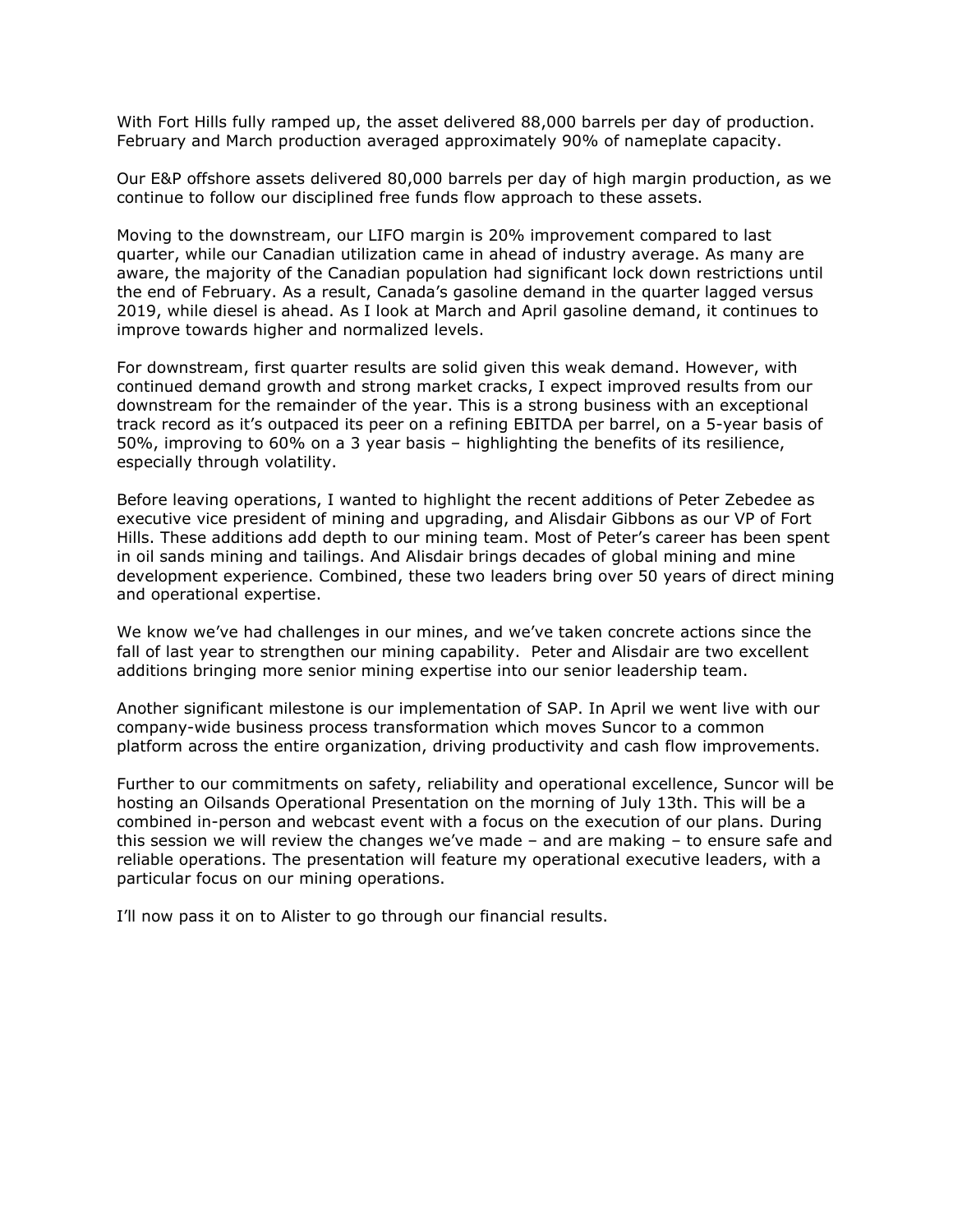## Alister Cowan  *Chief Financial Officer, Suncor Energy Inc.*  **Financial Highlights**

Thanks, Mark, and good morning everyone,

 As Mark noted, our adjusted funds from operations per share of \$2.86 is a 30% improvement compared to our previous quarterly record which we just set in Q4 of last year and is more than double last year's result.

 We continue the disciplined execution of our capital allocation framework. We've returned 600 million dollars in dividends and 830 million dollars in share buybacks, which equates to an 11% annualized cash return yield using the Q1 average share price. We acquired and cancelled nearly 1.5% of our shares in the quarter, at an average price of approximately \$38 Cdn per share. We increased our share buyback momentum in March, and as of today we have bought back over 2% of our outstanding shares.

 We also reduced our net debt by nearly 730 million dollars to end the quarter at roughly 15 billion dollars of net debt and note that this includes 2.8 billion of capital leases. It's also worth noting that this net debt reduction took place despite a significant 1-billion- dollar final tax payment for 2021. This was the main use of cash in working capital during the quarter as we had highlighted in previous earnings calls.

 Before I go through our financial results, I note that we have updated our segmented financial reporting to be on pre-tax basis in-line with our peers to assist with comparability. As such the adjusted funds from operations figures which follow will be on a pre-tax basis, while tax is captured at a consolidated level.

So, let's walk through our results.

 Oil Sands generated Q1 adjusted funds from operations of 3.4 billion dollars with an average realization of \$115 per barrel. As I look at realizations across Oil Sands, our bitumen realizations at \$103 per barrel were significantly above the benchmark due to our strategic marketing and logistics advantage. Expanding our marketing capability and driving higher realizations is a key element of our 2 billion dollar free funds flow improvement program.

 E&P delivered 725 million dollars of adjusted funds from operations in the quarter reflecting an average price realization of \$123 per barrel.

 Moving to our downstream results, we generated 1.6 billion dollars of adjusted funds from operations with 94% utilization. These are the second highest quarterly downstream financial results in the company's history and achieved in a seasonally weaker quarter. Although FIFO tailwinds helped the results, I'm pleased to see strong LIFO margins that increased 20% when compared to Q4 – this result is in line with strengthening cracking margins, partly offset by weaker Canadian gasoline demand in the quarter, which, as Mark highlighted, continues to strengthen monthly.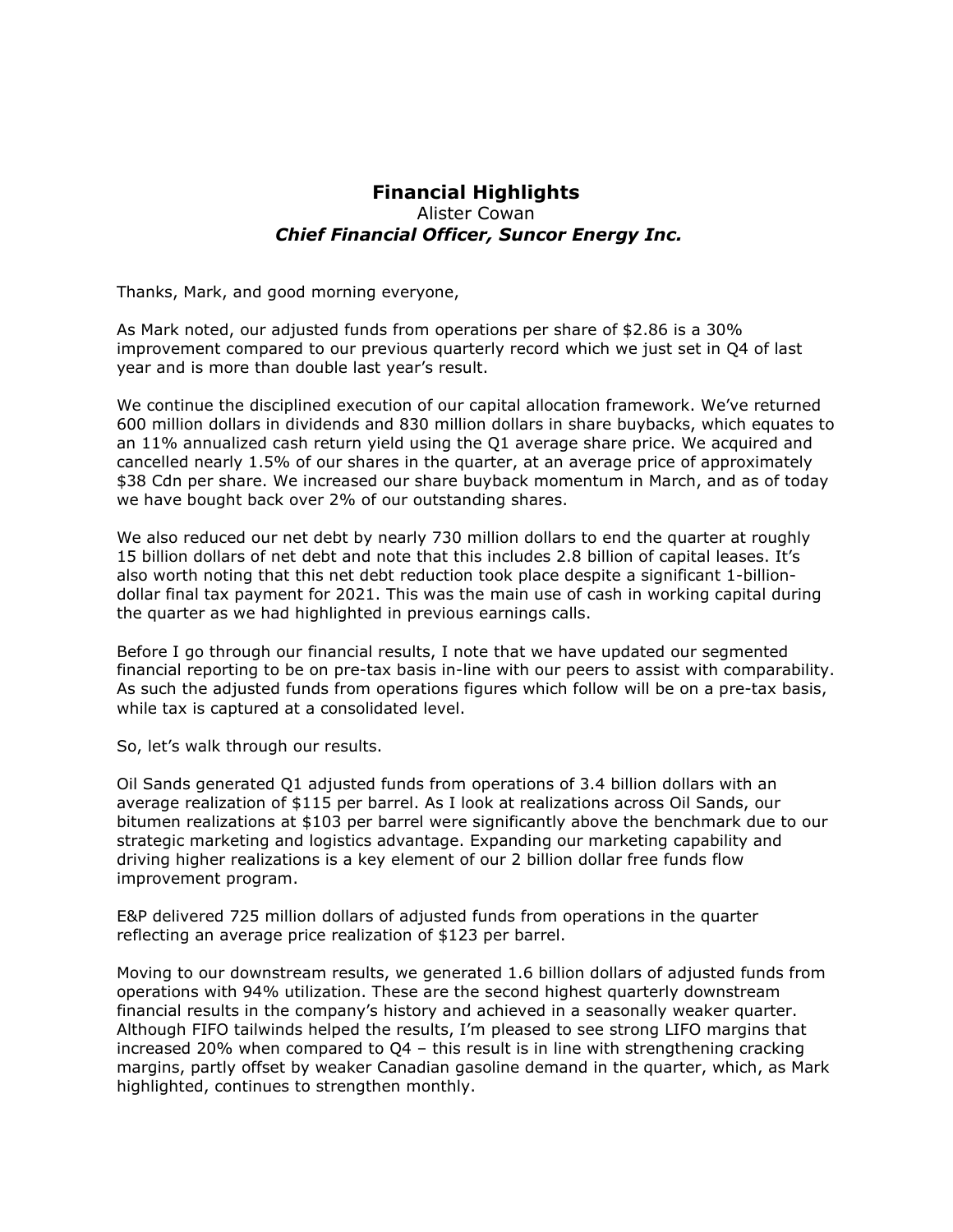As Mark discussed in detail, our downstream operations enjoy an unparalleled advantage in the current macro environment. With the current strip, we view our downstream profitability to be well above 2018/19 which were record years.

 These operating results and progress on our 2 billion dollars free funds flow program, are foundational to our confidence in delivering our capital allocation goals, including our record dividend of .47 cents per share, a 10% share buyback for this year and allocating an increasing proportion of free funds flow to shareholder returns. For example, as Mark mentioned, our company-wide business process transformation based on SAP is going well. This program is the largest component of our 2 billion plan with an anticipated annual contribution of 275 million and 80 million to be realized in 2022.

 As a reminder, the net debt levels that Mark discussed were highlighted last year at our Investor Day, as 2025 and 2030 targets and do include capital leases. At current strip, we fully expect to execute the full 10% share buyback program and achieve our 12 billion dollars net debt level by later this year. And, to clarify, our forecast reflects proceeds from North Sea E&P and wind dispositions to be received in first half of 2023.

 Lastly, we have updated our Corporate guidance to reflect the current business environment. These changes are a result of higher energy prices and impact our cash cost per barrel primarily due to higher natural gas, tax and royalties guidance for 2022. And, while higher energy prices impacted these elements, they translate to significantly higher revenues and funds from operations.

 Before I pass it back to Mark, I'd like to emphasize that our 60% of corporate production weighted to SCO and distillate, positions us very well in the current macro environment. Therefore, our shareholders should expect the cash return profile to be even more robust for the remainder of the year and shareholder returns and debt reduction to be more aggressive than outlined at our investor day scenario a year ago.

Now back to you Mark, for some closing remarks.

## Mark Little  *President & Chief Executive Officer, Suncor Energy Inc.*

Great, well thanks, Alister.

 Last call I mentioned that Suncor's board of directors have endorsed a detailed operational excellence plan. I outlined the progress in my opening remarks today, and our board and management have great confidence in our plan, and the progress we're making. The Board and management team looks forward to engaging in constructive discussions with Elliott, as we do with all of our major shareholders, to better understand their perspective. We will continue to do so with the clear goal of enhancing the long-term success of Suncor and maximize long term value for our shareholders.

And, with that, Trevor, I'll turn it back to you.

 **Trevor Bell:** Thank you, Mark and Alister. I'll turn the call back to the operator so we can take some questions.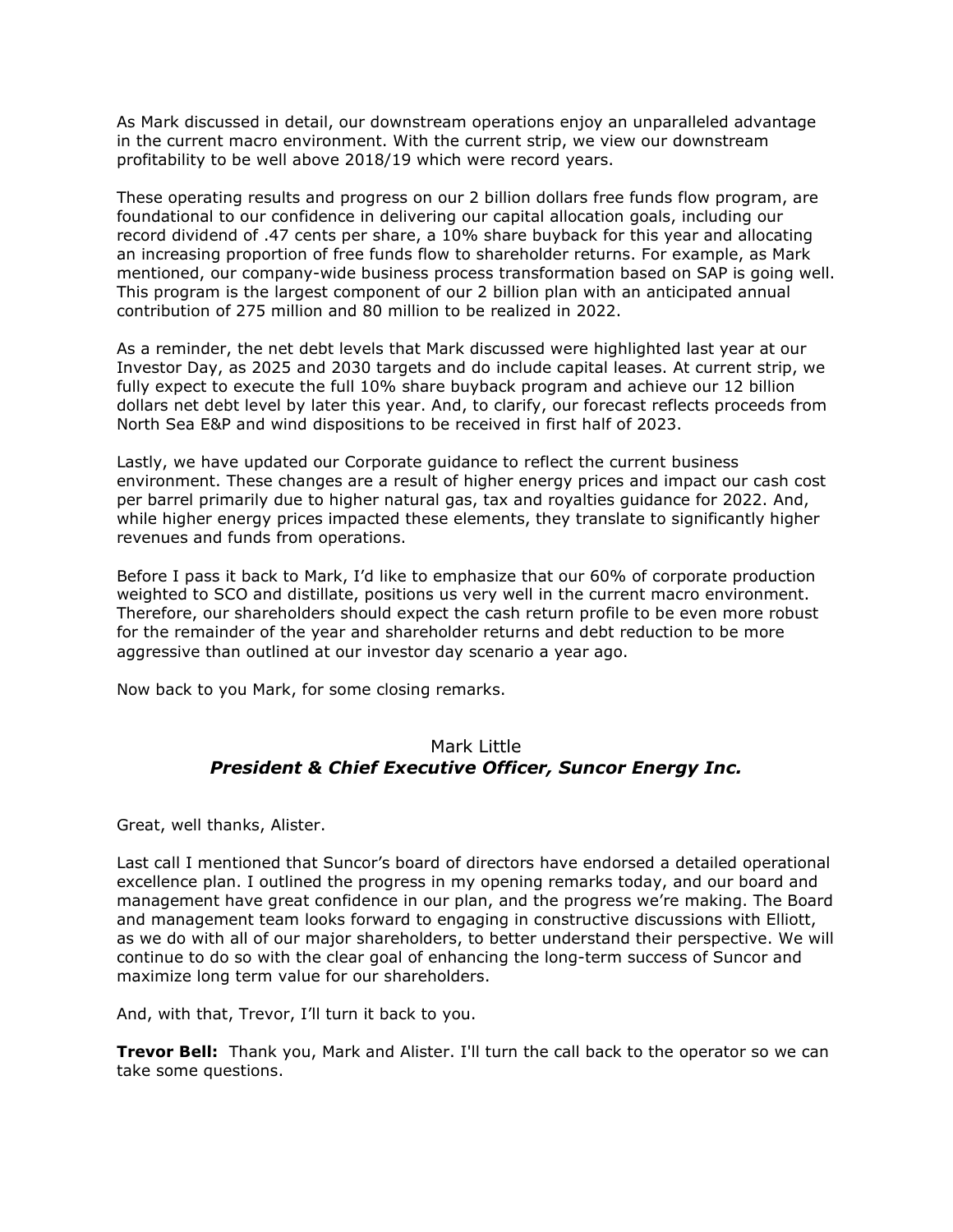## **Q&A**

Operator: Pardy from RBC Capital Markets. Your line is open. [Operator instructions]. And our first question comes from the line of Greg

**Greg Pardy (RBC Capital Markets):**  the detailed rundown. Mark, I was wondering, I know you've made some changes with your executive leadership and so on, and you've had time to reflect in terms of safety and reliability and so forth. **Greg Pardy (RBC Capital Markets):** Thanks. Thanks. Good morning and thanks for

 Is there anything else you can maybe walk us through in terms of how perhaps the approach, your approaches have shifted in terms of enhancing reliability and so on.

**Mark Little:**  this maybe with as much detail, but we've spent a lot of time getting input and assessing our safety performance, including input from third-party experts, some of which are mining focus, some of which just global safety experts. Yeah. Thanks, Greg. Appreciate the question. And I think I've talked about

 And so, we've obtained a lot of good feedback associated with that. And then, as you know, we've been reorganizing the leadership team. Now I have four operators at the leadership table. So, we doubled that and made some big changes, split the upstream in half as well.

 And then we've made and brought significantly very capable and new leaders to the table, including Bruno Francoeur and Shelley Powell. Bruno's running the central organization. Shelley is running the In Situ and E&P assets. And then I just talked about Peter Zebedee joining the team. He's a deep mining expert. We've also -- I talked about Alisdair coming into Fort Hills, and we've just had Arnel Santos, global refining and chemical processing leader, join us to run the refining business. So, there's been a lot of change at the leadership table. We've changed our processes within the organization.

 And so, we're -- and I would say, the primary focus there is not just in preventing incidents, which, of course, we have an enormous focus on, but also ensuring if something does go wrong, that we've mitigated the potential consequence and put just as much focus on that as we do on preventing incidents. And then finally, leveraging technology, making sure that we're using whatever technologies are available. On the last call, I talked about collision avoidance and fatigue management. There's other technologies that we're implementing as well.

 So, getting that input from third-party experts, reorganizing, bringing in new leadership, changing the processes of the organization and leveraging technology.

 **Greg Pardy**: OK. Thanks for that, Mark. Second question is -- totally shifting gears, but just in terms of the sale of the U.K. assets, I'm wondering if you can just provide us with a bit of a thumbnail on what that package looks like. I think it's around 30,000 barrels a day. And then is the motivation here really about acceleration of debt reduction? You certainly don't have a money problem this year, but an acceleration of debt reduction or is it also about strategic fit?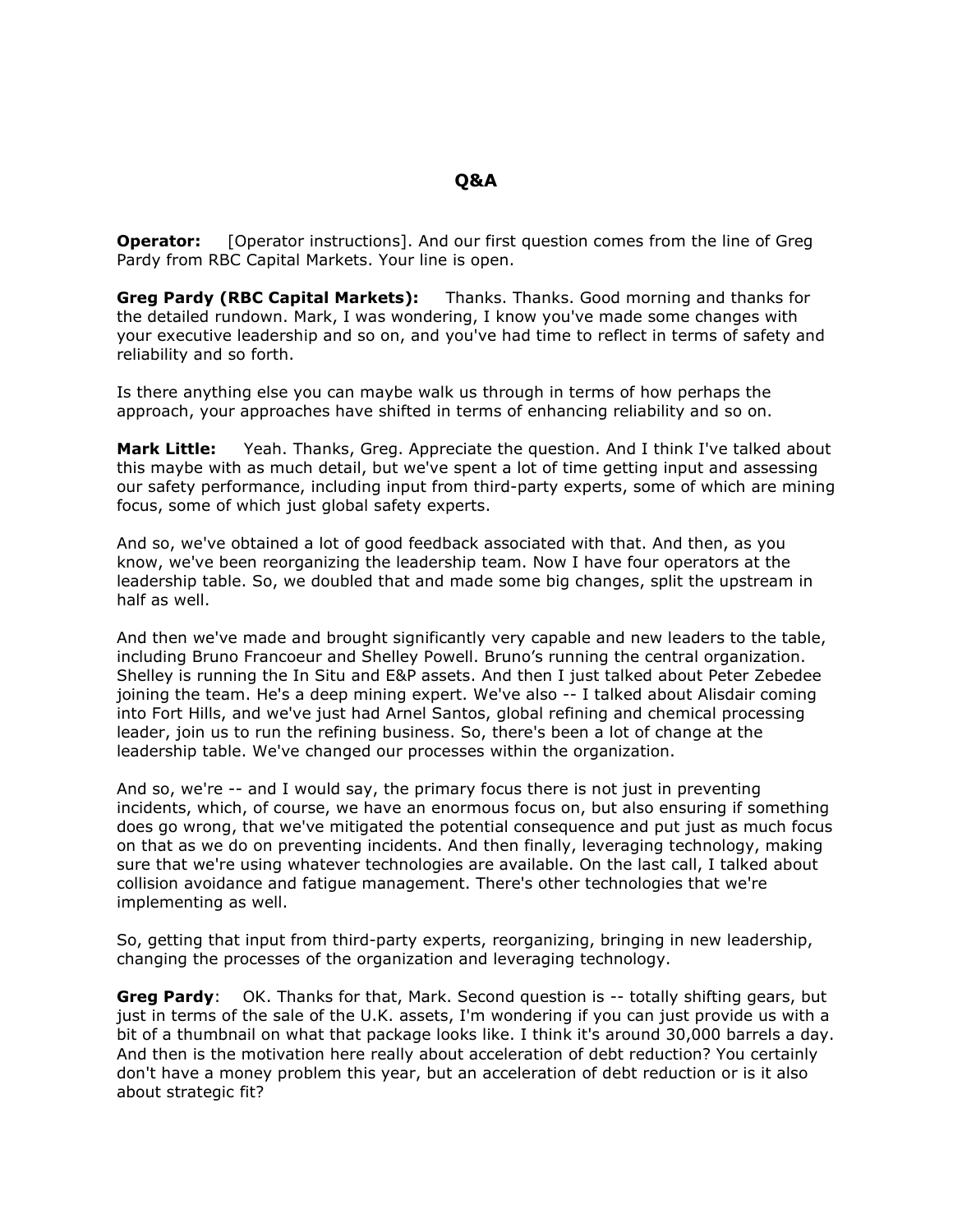**Mark Little:** Well, some of this is -- it's both around strategic fit associated with it. Our view was -- is we could narrow the focus. All of the business and all the various parts of the company require lots of investment to move forward. And so, staying disciplined on our capital deployment is critical.

 Obviously, Rosebank is coming up and requires significant investments. And the total size of the package is about 25,000 barrels a day.

**Greg Pardy:** OK. Thanks very much.

**Mark Little:** Thanks, Greg.

**Operator:** Our next question comes from the line of Phil Gresh from J.P. Morgan. The line is open.

 **Phil Gresh (J.P. Morgan):** Yes. Hi, good morning. First question, obviously, Elliott has their proposal out there with many different factors around it. I was particularly curious about your view on retail. You talked about the benefits of the integrated model, and I was just wondering how strategic you think it is to maintain control of retail assets.

Mark Little: in North America, and our rack forward business in retail is a key part of that. It's also intertwined with our wholesale and industrial business as well. And the rack forward business, it's interesting. We're generating the highest cash flow in our downstream business on a per barrel basis of any business in North America. And so, what we call rack forward as a retail business is a very strong performer and can go head-to-head with other Yeah. Thanks, Phil. Great question. We have the best downstream business retail businesses.

 We think it's key to maximizing the value across the integrated business chain. And it's also one of the reasons that we've been able to deliver twice the profitability versus our next closest peer, particularly through COVID, as I highlighted in my prepared remarks. So, we think we have the best downstream business in North America, and we think it's important that it stay together.

**Phil Gresh:** OK. Got it. Very clear. My second question with respect to the cost factors. So, I was just looking back at the 2021 Analyst Day where you talked about reducing the operating costs by about \$1.7 billion over a multiyear period. And I certainly recognize the underlying cost environment is very different, so it's entirely outside of your control. But if I were to kind of disaggregate the controllable versus uncontrollable factors, how would you suggest we think about where you are in that \$1.7 billion trajectory of savings you're looking to get? And what is still remaining? I think the slides would imply maybe \$500 million will be left between '22 and '25, but just any kind of update there would be interesting. Thanks.

 **Mark Little:** I'll let Alister answer that.

 **Alister Cowan:** Thanks, Phil, for the question. We're -- if I look at that, we're still on track for the \$1.7 billion of cost reduction, we're ramping up. I would say that if you recall last year, our problem was where -- it was really around margin and revenue enhancement, very little on the cost side. As we move through 2022, you're going to see more costs coming out of the business, and that will ramp up in '23 and '24, which is really in line with our plan here.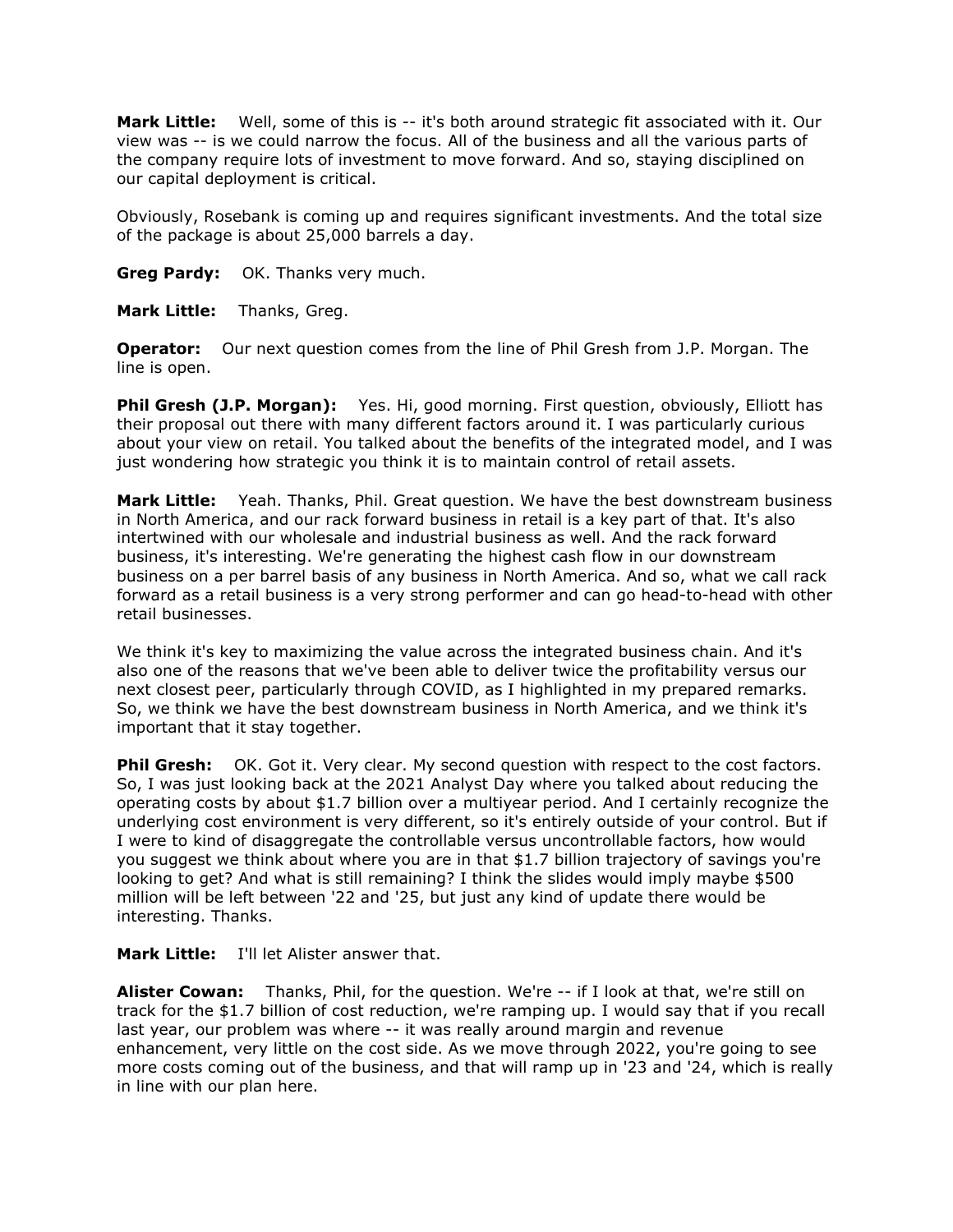So, we are on track. I mean the key element -- Mark and I both mentioned that we went live on our business process, new systems at the beginning of April. You'll start to see some of those costs come out later on this year. And they are significant across the organization, as I talked about in my remarks. So, we're on track. You mentioned inflation. Yes, we're -- obviously, we're looking at that. We are looking at how do we mitigate that, how do we offset as much as we can. We'll continue to attack that as we go through the remainder of the year, both on the operating cost and the capital side.

#### **Phil Gresh:** OK, great. Thank you.

**Operator:** Our next question comes from the line of Neil Mehta from Goldman Sachs. Your line is open.

 **Neil Mehta (Goldman Sachs):** Good morning, team. Mark, I'd love to kick off on the downstream side of the business. Obviously, the refining fundamentals are very strong on the screen right now. And I see you raised your New York Harbor indicator to \$38 a barrel.

 Just curious on your perspective on how you're capturing that in the second quarter. Does the backwardation enable you to still earn a strong margin against what you see on the screen? And it does look like you have a decent amount of turnaround here in Q2 in the refining side of the business. So, any thoughts on your ability, operationally to maximize profitability in this environment? And I want to tack on there is we saw some headlines around Denver this morning in downtime, but -- if that plant is still up and running.

**Mark Little:** Yeah. Great. Thanks, Neil. Appreciate it.

 Let me deal with Denver upfront. So yes, we are posting essentially everything on our public network there, just to make sure for community awareness and those sorts of things. So, what you saw posted in our communications is kind of normal protocol, but we do not expect this to be material in any way, and we continue to make our product in Denver.

Denver.<br>On the downstream, it's interesting. New York Harbor is particularly strong. It's kind of interesting. But even as you get into the Chicago market, we're not seeing the same strength in Chicago as we would see in New York Harbor. But that said, this is the strongest downstream market we've seen in a very long time, as I commented in my prepared remarks. And so, we're seeing significant capture in the distillate markets. The fact that we have a very strong wholesale business and such, we've seen continued strength in the distillate side of our business with direct connection to the consumer. And so, we think that we have very strong capture, and it's one of the reasons I commented in my remarks that we're expecting the downstream to continue to strengthen in its performance as we go forward. And the market looks fantastic.

 So that's really what the focus is. We've built a bunch of inventory to manage our turnarounds. Sarnia is now done. Edmonton has been in turnaround for a short period here and so is Montreal. And so, we built the inventory to be able to manage it. And so, our focus is to capture as much of this. Q2 is always, and Q3 are the strong quarters in the downstream. So that's what we're focused on.

 **Neil Mehta:** Thanks for the perspective Mark. And then the follow-up, with your comments around the mining side of the business. As you said, you brought in new leadership to take a look at those assets. One of the questions we get from investors, is the challenges that you're having in mining, are those process-driven? Or are those asset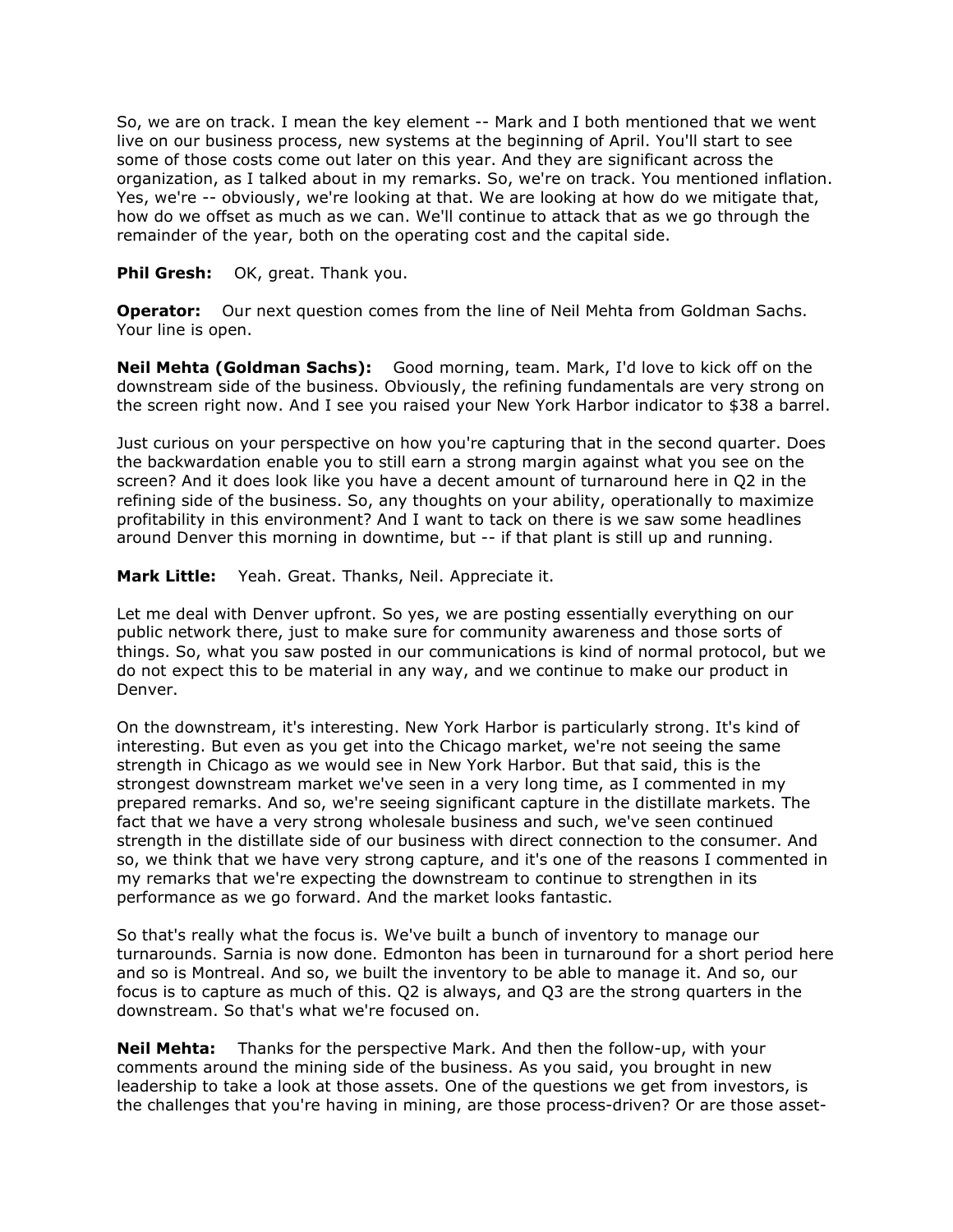driven? In other words, as you think about and maybe go through each of them, Base, Syncrude, some of them are older in nature. Are there fundamental problems that we as a community should be worried about? And then talk about Fort Hills, which is a newer asset. So, is it a process problem, which would be more fixable? Or is it an asset -- underlying asset problem, which would be more problematic?

 **Mark Little:** Well, I would separate this into two pieces associated with it. One is on the safety performance. Safety performance, as we've talked on previous calls, is in the contractor community, it's almost exclusively with young contractors with mobile equipment. So, it's a huge focus area. It's one of the reasons that we focused on collision avoidance as a technology that can help and also making sure that the folks that are coming in fully understand the risks and are managing them accordingly. In the mining side, we think that this is -- some of this is ore body-related, and such like at Fort Hills, we've talked about unexpected very high ore grade in the south face of the mine. We talked about opening up the mine face. So, some of this is just the evolution of the mine as we go.

 But Fort Hills -- the physical plant at Fort Hills has operated extremely well. We've highlighted before that we've run this above our 100% design and such. So, I think we've put the cards on the table associated with it. But I would separate safety and performance. Clearly, getting global mining expertise to the table will help us in managing this and ensure that we're delivering safe and reliable operations.

#### **Neil Mehta:** Thanks, Mark.

 **Operator:** Our next question comes from the line of Dennis Fong from CIBC Capital. Your line is open.

**Dennis Fong (CIBC World Markets):**  question. The first one maybe follows a little bit along what Phil was tugging at there in terms of incremental free cash flow margin. By our estimates, we think that there could be another \$400 - \$500 million increase with 2023 free funds flow through digital initiatives, mine optimization, AHS and Syncrude synergies. Hi. Good morning, and thanks for taking my

 How should we be thinking about those improvements to, we'll call it, breakeven cost structure? And how that potentially influences the way that you think about the existing dividend level in addition to the shares that you're buying back? Thanks.

 **Alister Cowan:** OK. Thanks, Dennis. Yes, I mean as we've outlined and I talked a little bit earlier, we'll continue to accelerate the realization of that \$2 billion. In 2023, there's a further several hundred million dollars of benefits to come in from that.

 What that essentially does to the cost structure and breakeven is it lowers the breakeven. And as you'll recall from that old chart that we had, by lowering the cost breakeven, we give ourselves more room to increase -- further increase the dividend. So, by lowering the cost, we allow ourselves the opportunity to continue to increase the dividend in line with what we laid out at investor day. And of course, the more stock that we're buying back, that gives us more flexibility to increase the dividend for the remaining shareholders. You're absolutely correct there.

 **Mark Little:** And maybe I can just add to that, Alister, is -- it's interesting. We've talked a lot about various components of our \$2 billion cash flow improvement plan, some of which is cost-oriented, some of which is margin. But it was interesting because in the first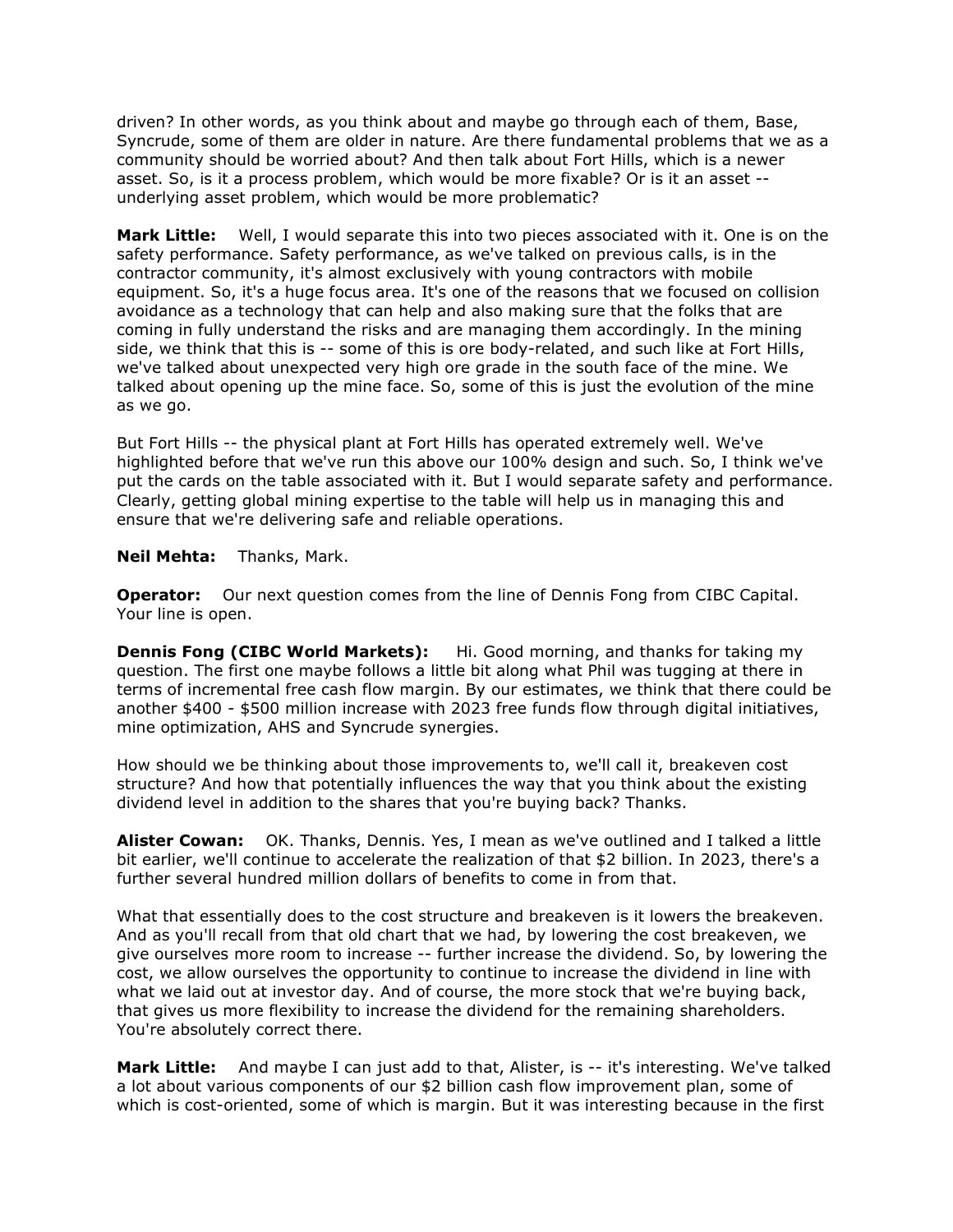quarter, we just achieved a milestone because the interconnecting pipeline between Syncrude and Base Plant reached payout, which is interesting. It's been in operation for a short period of time, and we're learning more and more ways to leverage it and extract additional cash.

So that's just one example of why we're able to drive better and better results.

 **Dennis Fong:** Great. Great. Really appreciate that incremental color. Shifting gears to my second question here is just, frankly, upstream, and really more specifically non- upgraded bitumen realizations for the quarter were like considerably stronger quarter over quarter relative to the benchmark. Can you talk to some degree what changes may have been implemented or underlying advantages Suncor has on the supply and trading side, which has kind of driven some more of that value capture, specifically on the upstream barrels? Obviously, there's been some strength in the downstream side. Thanks.

 **Mark Little:** Yes. Some of this, as you see, is we have a very efficient barrel in Fort Hills that's actually coming out of the mine. Because it's partially deasphalted, it needs less diluent to be blended, and we can literally take it all the way into the U.S. Gulf Coast because of our advantaged logistics and such and sell that.

 And we can drive much higher netbacks. If you go back in time, you'll see it captures a higher netback associated with that. So, some of this is just market access, moving the volumes and the total production that's coming out of these assets versus where we were in Q4. So, with Fort Hills being a larger portion of our production with higher netbacks, you see that in the results.

**Dennis Fong:** Great. Appreciate the color. I'll turn it back.

**Mark Little:** Thanks, Dennis.

 **Operator:** Our next question comes from the line of Roger Read from Wells Fargo. Your line is open.

 **Roger Read (Wells Fargo Securities):** Yeah. Thank you, and good morning. Just like to maybe follow up a little bit on some of the maintenance and how maybe that ties into -- on the upstream side of the business and how that probably ties into a few of the questions that are already out there. So, we look at what's coming at you here in the second quarter. Is any part of this maintenance aimed at overall process improvements? Or is it just the basic maintenance that you need to do? I was just curious how the new management team may already be affecting that.

**Mark Little:**  work associated with it. But our view is the vast majority of this, at this stage of the game is kind of annualized or time-based maintenance to ensure that the facility has integrity and that could operate going forward. At Firebag, it's the first time we've had the two big plants down at the same time. And this is just really about reliable, safe operations going Yeah. You see a little bit of that, Roger, at Firebag. So, they're doing some forward.

**Roger Read:** OK. And then shifting gears a little bit, going back to the goals on the \$12 billion of debt, the longer-term target of \$9 billion in the process of returning via, I guess, share repurchase, maybe special dividends, trying to understand what was all on the table there if you reach the \$9 billion level. And then do we assume that the proceeds from the divestments in the U.K. and Norway would be used toward debt reduction?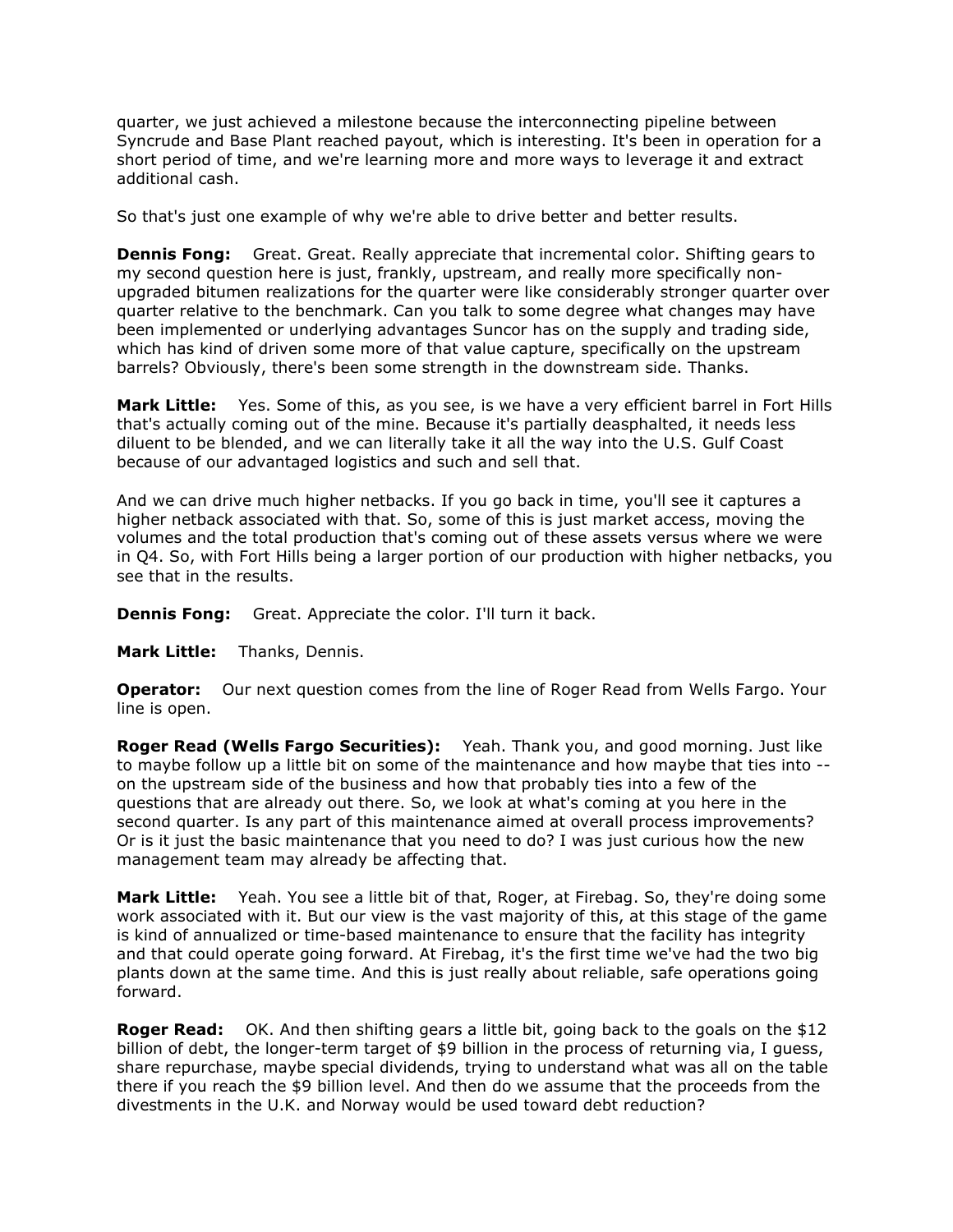**Alister Cowan:**  billion by the end of this year at the same time as we bought back 10% of the stock. And then at that point, we switch over to 75% buyback and 25% debt reduction. Once we get to the \$9 billion, we've talked about -- and that allows us to devote all free funds flow to -- or 100% of it to shareholder returns. And we're not taking anything off the table. At this point, this could be buyback. It could be variable dividends. It could be special dividends. I think I would like to leave my options open on that. What we are committed to is returning 100% of the free funds flow at that point back to the shareholders. Thanks, Roger. If you look at our allocation, we expect to get to \$12

 And then on the asset sales which we expect to get the proceeds in next year, they go -- if you look at that old chart, we did -- they go into the free funds flow. So, they would be allocated out at the coming of next year, 75% buyback, 25% debt reduction.

**Roger Read:** Thank you for clarifying. Appreciate it.

**Mark Little:** Thanks, Roger.

**Operator:** Our next question comes from the line of Menno Hulshof from TD Securities. Your line is open.

**Menno Hulshof (TD Securities):** Thanks, and good morning, everyone. Most of my questions were answered already, but maybe I'll just toss one in on market access. Trans Mountain expansion just got pushed to Q4 of next year for mechanical completion, which has me thinking it could be a 2024 event at this rate. And with the understanding that you don't have much differential exposure, how tight do you think things could get for the industry from a basin egress perspective between now and TMX? And what are you currently seeing in terms of basin storage, apportionment, or anything else that comes to mind?

**Mark Little:**  market, for the first time ever that I recall, we had significant inventory draws through Q4 and through Q1 within Western Canada. **Mark Little:** Yeah. Thanks, Menno. That's a big question. It's interesting to see in the

 I think now that everybody has reported, it's a little clearer as to why that all happened. And so, we're sitting now at relatively low inventory levels coming into maintenance season. So, I would expect that we're going to trade sideways and have a fair amount of inventory available in Western Canada through until the fall. Now, could we end up building inventory in the fourth and first quarter of next year? I think that's a possibility.

 Surprisingly, we're still moving about 100,000 barrels a day of oil by rail despite the mainline being unapportion. So, there's lots of space right now to actually move oil, and we would expect that the mainline could stay unapportion through until the fall. So, when you start talking about the end of '23, the question is if it actually gets pushed to, say, Q2 of '24, it means we have another winter to go through and we could be much tighter. So that is -- could be a bit of a pinch point. That said, our expectation is that late '23 is a realistic expectation for TMPL, and the team seems to be executing well and making good progress. So that -- our call is -- I think that the dates they have out there, we're aligned with and we're expecting it to happen at that time. Thanks for the question.

 **Menno Hulshof:** Yeah, that's really helpful, Mark. And maybe I'll just follow up with a question on asset sales. And you've touched on this to some degree already, but since you're testing the market on a number of different fronts at the moment, Norway, the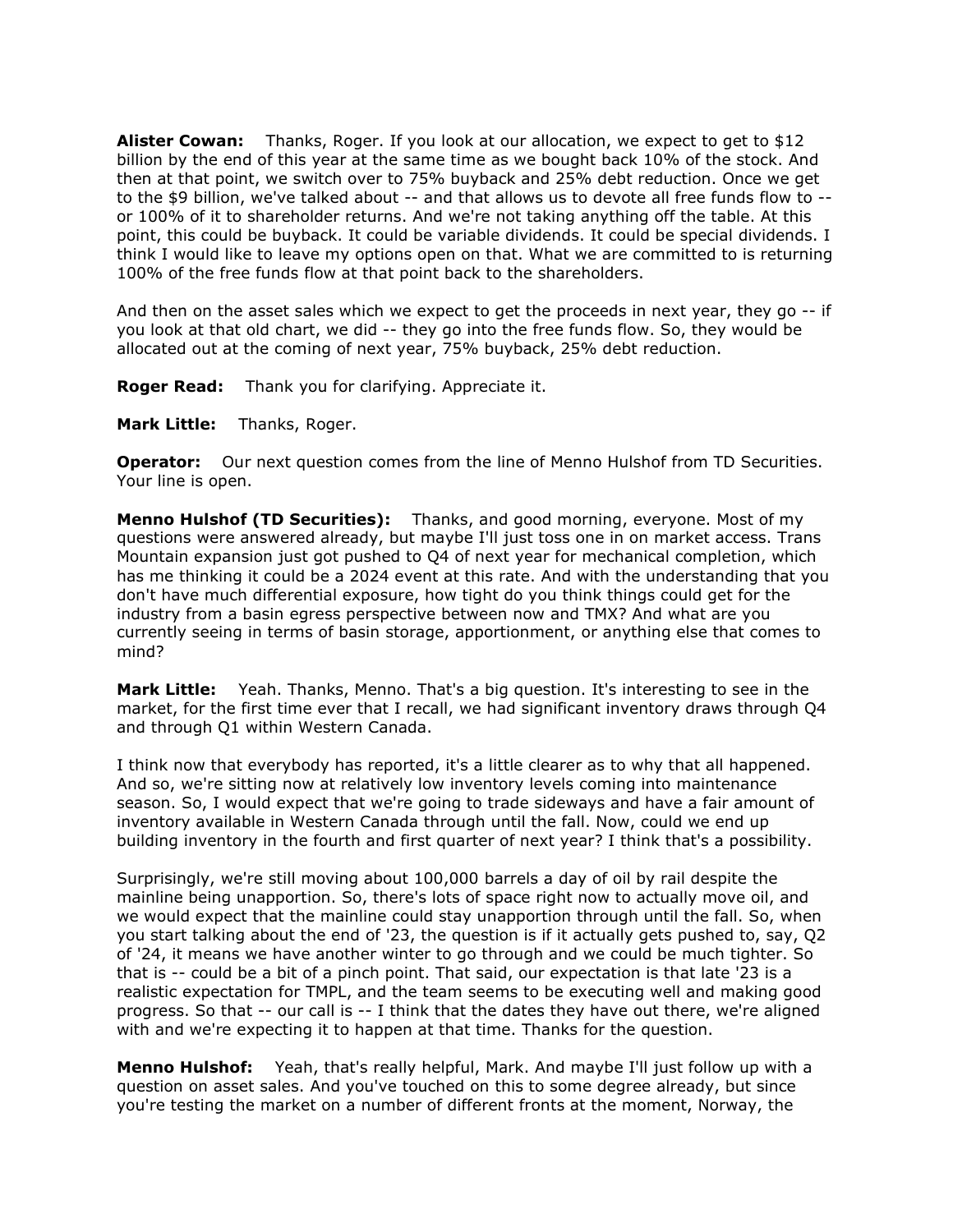U.K., wind, solar, what does the M&A market feel like at the moment? Are you seeing any sort of movement in terms of the bid-ask spread? And how confident are you that you can get some of these deals across the line?

**Mark Little:**  and such, it's complicated because the volatility in the commodity price is huge, both in oil and natural gas. And so, whether we're able to get these across the goal line or not and get fair value for it, time will tell associated with it. When you get to wind and solar, I would say, well, that's a little different. We've had a massive response to us selling our wind and solar business. The opportunities and our current investments that are underway. In fact, so much so that it's slowing down the process because we've had to process so many different inquiries associated with it. So, I think that I'm very confident that, that'll move forward and we'll get really good value associated with it. Yeah, it's a great question. When you get into the oil and natural gas side

 But in the oil and gas side, it's more complicated, although we did our deal on Golden Eagle last year, and we're quite happy with that. So, we'll wait and see how it plays out. But time will tell.

#### **Menno Hulshof:** Thanks, Mark.

**Mark Little:** Thanks, Menno.

 **Operator:** Our next question comes from the line of Manav Gupta from Credit Suisse. Your line is open.

 **Manav Gupta (Credit Suisse):** Hey, guys. I had a quick question. I mean we're seeing a very interesting dynamics here. Syncrude sweet is trading almost \$7 over WTI, and WCS is trading \$15 below and bitumen about \$20. So, I know you have the flexibility in the system to make one product a little more than the other. Can you remind us if you push the system, how much more Syncrude sweet you can actually make at the expense of bitumen? And what's the flexibility in the system?

**Mark Little:**  Syncrude only makes one product, and it's a sweet synthetic crude. And as you pointed out, it's trading at a significant premium. This goes back to the comments that I talked about where both sides of our integrated model have some tremendous winds in the sail as we go forward here because you're seeing the sweet synthetic barrel trading at a big premium. And we think a lot of it is related to getting the high-distillate molecules that are so strong within the market. And then you have our refining system that disproportionately makes diesel at a much higher percentage than the average refining business. And obviously, distillate cracks are extremely strong. Yeah. Great question, Manav. So Syncrude -- the physical asset of

 Gasoline is strong, but distillate is even stronger. And so, as I pointed out in my prepared remarks, 60% of our production is either synthetic or distillate. So, we think that this is really going to supercharge the integrated model because both sides of our business, the upstream and the downstream, have tremendous opportunity as we look at this market condition. So, it sets us up very well for the second and third quarter.

 **Manav Gupta:** Perfect. And I think in the past, you have indicated that on a normalized basis on refining, you are reasonably confident that refining and marketing can generate cash from operations of like \$4 billion. I think you were at \$1.7 billion in 2020, which is a pandemic year. You improved to about \$3.2 billion in 2021.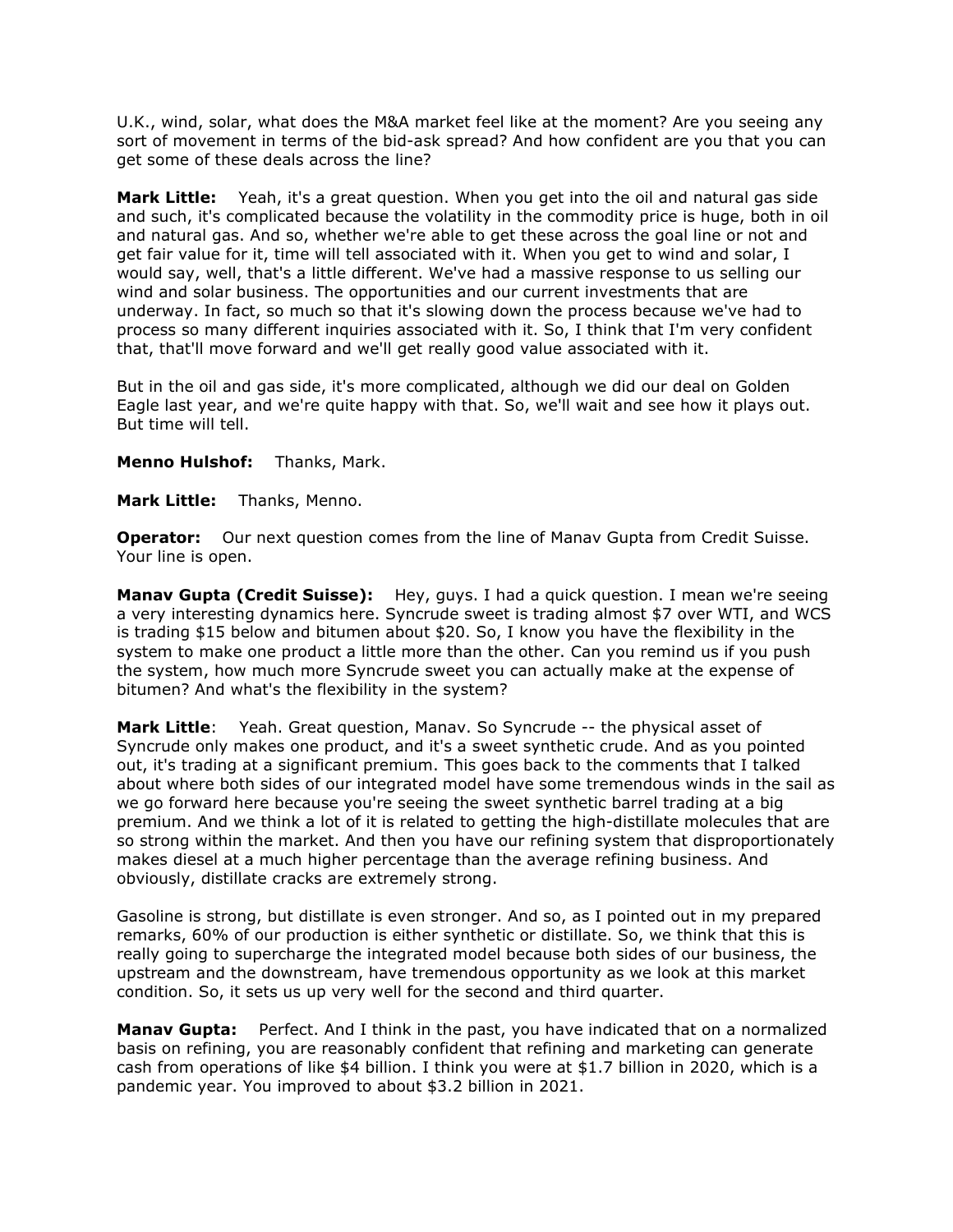And somewhere, you had indicated \$4 billion is a reasonable estimate. But like the kind of environment, we are in right now, \$4 billion would be very conservative given your refining capture and your system. So, I know it's a little bit of -- it's not an easy question, but like are we in a year where Suncor cash from operations or adjusted for from operations in refining could be \$5 billion, \$6 billion? Can you talk a little bit about that?

 **Mark Little:** Well, we'll leave it to you to come up with the numbers. But what I would say is -- when we talked about the \$4 billion, we considered that to be kind of a normal market for our downstream business with demand back. And clearly, this is not a normal market. We're seeing tremendous strength. And so, we are expecting this year's performance to be above what we saw in 2018 and 2019.

**Manav Gupta:** Perfect. Thank you, guys.

**Mark Little:** Thanks, Manav.

**Operator:** Our last question comes from the line of Doug Leggate from Bank of America. Your line is open.

**Doug Leggate (Bank of America):** Well, thank you. Good morning, everyone. Thanks for taking my question. Mark, I realize you're doing the event on July 13. But I wonder, given obviously the pretty strong performance in the quarter, I wonder if you could just give us any early insights as to what your new management team is seeing or doing or initiatives that have been identified to address one of the obvious criticisms of the operation in the past, which has been reliability and safety.

 **Mark Little:** Yeah. Thanks, Doug. A lot of this is -- one of the things, when I talk about lessons learned from third-party experts, we've done that both, like boots on the ground, in the mine, getting feedback from folks. We've also looked and assessed our performance relative to the global super majors and try to understand exactly how does this play out, what are we doing or what are they doing that we're not doing..

 From that, we learned a lot about driving standardization and having a core of excellence at the core of the company. We've had that to some degree, but we significantly strengthened it with the reorganization. So, a lot of that was behind the reorganization. We brought in all the new leaders and such.

 And so, Peter, which is kind of interesting, Peter has been on the ground now for just over a month. He's almost like a cold eyes expert into this window cause he's getting a chance to go through. Some of it he's impressed with, some of the things he feels like need to be changed. And so, lots of support and focus with Peter on -- not just preventing incidents, but ensuring that we have the capacity to fail safe.

 At the center of the organization, we're putting a lot more emphasis on driving the standardized risk assessments across all of our facilities versus being done within the actual facilities themselves and sharing talent around our assessments across all the various facilities. So those are a few of the nuggets in that whole process. And one of the things that we've thought would make a lot of sense is for our major investors and such to be able to meet these people, hear from them directly about the work they're doing. And it's one of the reasons that we set it up for July 13 because we think it's important that you get a chance to understand the operating capability we have in the organization and the leadership that they're providing.